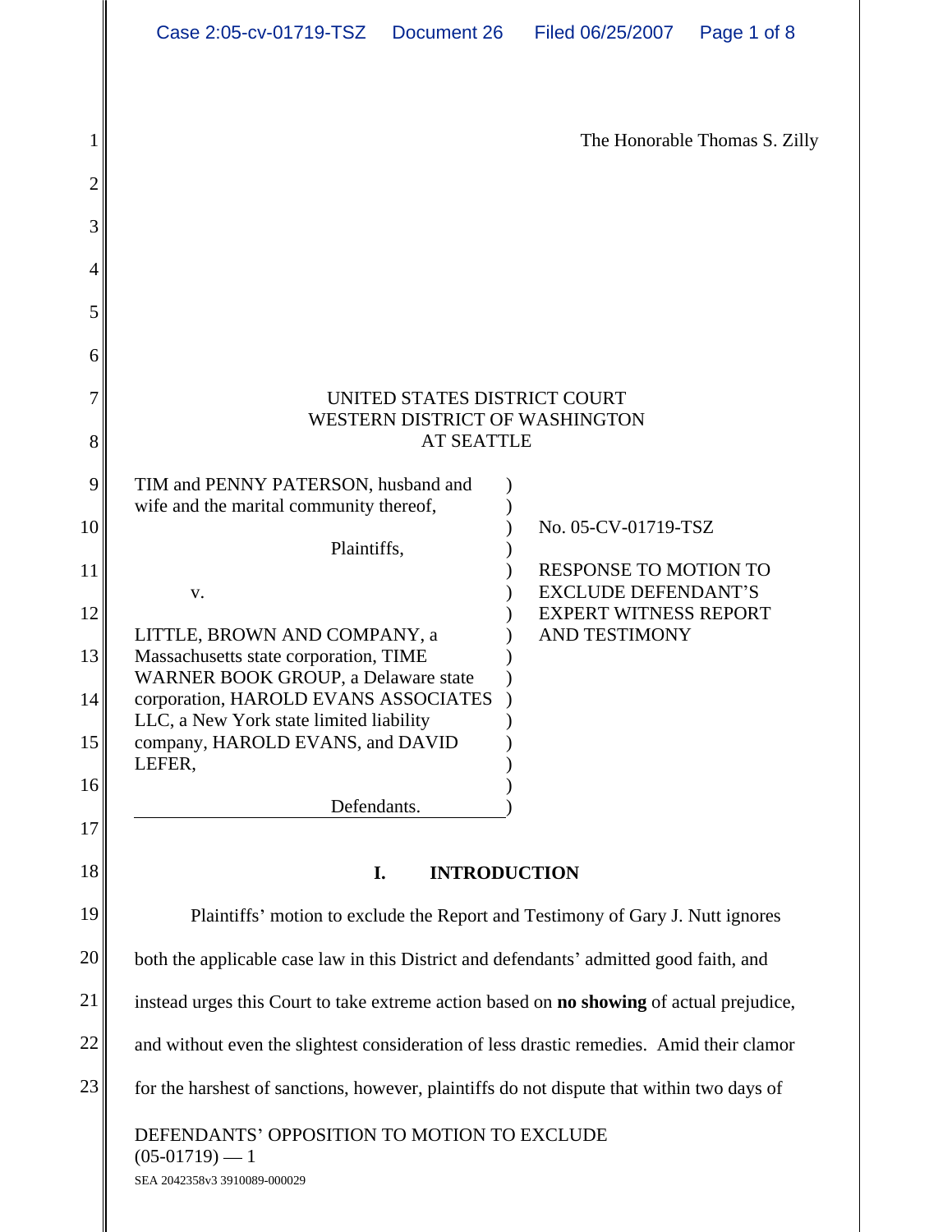1 disclosing their own expert's opinions, they were – via defendants' April  $18^{\text{th}}$  disclosure<sup>1</sup> – 2 || promptly advised of defendants' intent to offer an expert witness to rebut plaintiffs' expert || 3 Mr. Hollaar; supplied with the identity of the designated defense expert (Mr. Nutt); 4 || provided with Mr. Nutt's *curriculum vitae*; alerted to the focus of the rebuttal report; and 5 told to expect a detailed report from Mr. Nutt as soon as it became available. Indeed, when 6 the Nutt report was available, defendants promptly furnished it to plaintiffs' counsel.  $\text{th}$  disclosure<sup>1</sup> –

7 Where defendants' actions were in good faith and substantially complied with the 8 April 18, 2007 deadline and where the timing of their more detailed rebuttal report did not 9 || prejudice plaintiffs in any way, defendants respectfully request that plaintiffs' motion to 10 exclude be denied. Insofar as there is any possibility that plaintiffs may claim to be 11 || prejudiced by not having had the opportunity to depose Mr. Nutt, defendants further 12 request that the Court grant the parties a modest extension of the expert discovery deadline  $13$  for this limited purpose.<sup>2</sup> for this limited purpose.<sup>2</sup>  $\sqrt{ }$  and  $\sqrt{ }$  and  $\sqrt{ }$  and  $\sqrt{ }$  and  $\sqrt{ }$  and  $\sqrt{ }$  and  $\sqrt{ }$  and  $\sqrt{ }$  and  $\sqrt{ }$  and  $\sqrt{ }$  and  $\sqrt{ }$  and  $\sqrt{ }$  and  $\sqrt{ }$  and  $\sqrt{ }$  and  $\sqrt{ }$  and  $\sqrt{ }$  and  $\sqrt{ }$  and  $\sqrt{ }$ for this limited purpose. $^{2}$ 

#### $14$  **II.** ARGUMENT **II. ARGUMENT**

15 A motion to exclude expert testimony and report based on timing of disclosure is 16 improper when such timing is substantially justified, or harmless. Fed. R. Civ. P.  $37(c)(1)^3$ 16 improper when such timing is substantially justified, or harmless. Fed. R. Civ. P. 37(c)(1).<sup>3</sup><br>17 Here defendants' additional, more detailed, disclosure after the April 18<sup>th</sup> notice to 18 || plaintiffs is both substantially justified and harmless; as well, plaintiffs can adduce no set 19 of facts showing prejudice so severe as to warrant such drastic remedy as complete 20 exclusion. Indeed, given these factors, such a complete forfeiture would hardly serve the

<sup>21</sup>  $\parallel$   $\frac{1}{\text{Thus, the discharge substantial volume}}$  complied with the April 18, 2007, deadline set by the parties' stipulation

<sup>22</sup> entered by the Court on March 23, 2007.<br>
<sup>2</sup> If plaintiffs are granted permission to conduct a deposition of Prof. Nutt, defendants would also respectfully request the opportunity to conduct a similar deposition of plaintiffs' expert.

<sup>23</sup> *Holland America Line--Westours, Inc.*, 333 F.Supp.2d 991 (W.D. Wash 2004) (Pechman, J.). ("Case law is DEFENDANTS' OPPOSITION TO MOTION TO EXCLUDE  $(05-01719) - 2$  $3$  Note that this standard is stated in the disjunctive and defendants need only establish one. *See Galentine v.* clear that Rule  $37(c)(1)$  establishes an either/or standard in determining admissibility of reports").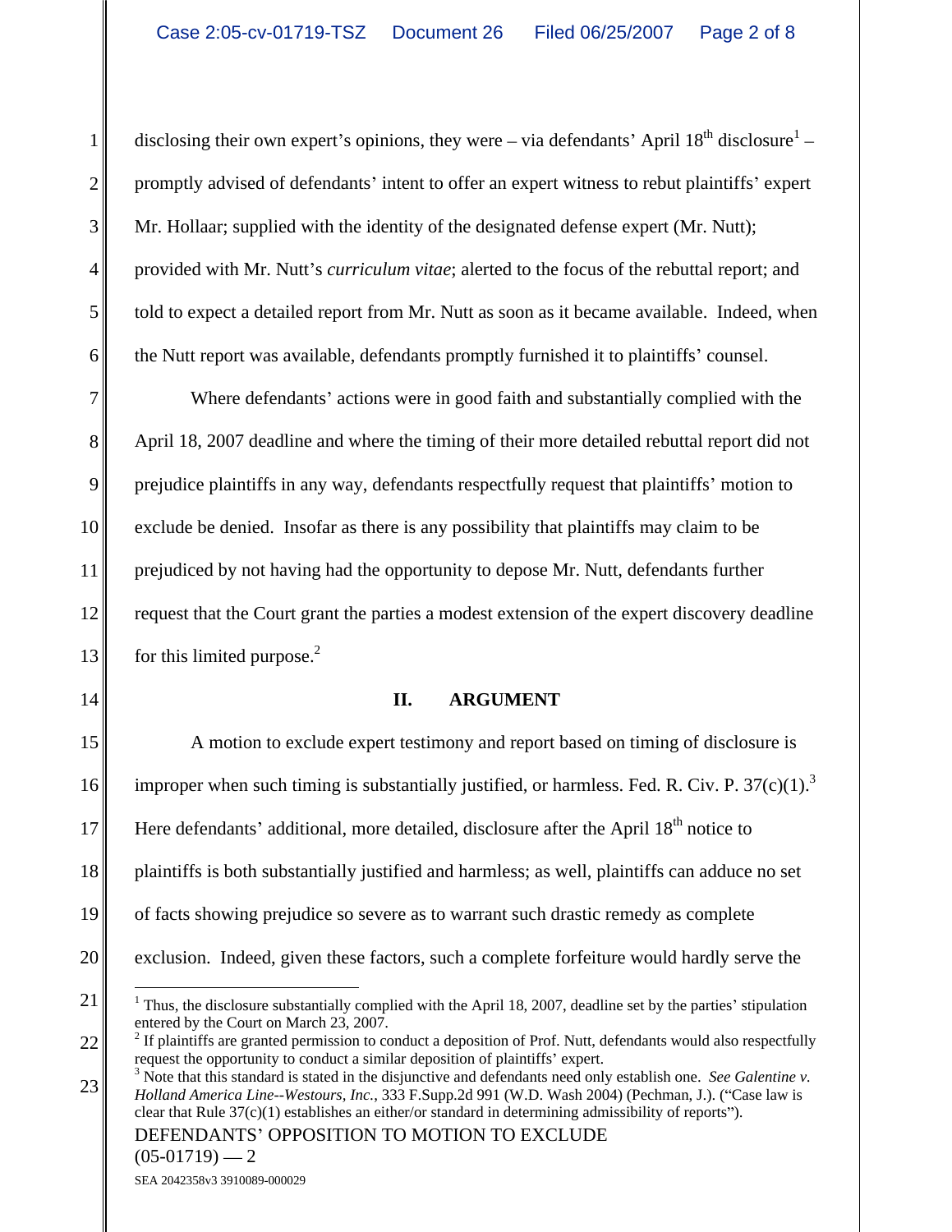1 interests of justice or "secure the just, speedy, and inexpensive determination" of this  $2 \parallel$  action. Fed. R. Civ. P. 1. action. Fed. R. Civ. P. 1.

# 3 **(a) Stipulated Deadline Does Not Contemplate 2-day Turnaround for Rebuttal Report, Thus Defendants Timing is Justified.**

 $\|A\|$  $\frac{1}{2}$  $6\|$  $7 \parallel$  $8 \parallel$  $9$  $10$ The parties agree that per the terms of their stipulation relating to disclousre deadlines, expert reports were to be disclosed by April 18<sup>th</sup> 2007. *See* Exhibit A to Plaintiffs' Motion to Exclude ("Pl. Mot."). Defendants disagree with plaintiffs, however, that the stipulated agreement contemplated that their rebuttal expert report could and should have been drafted and served within two days after receiving plaintiffs' April  $16<sup>th</sup>$ disclosure. Indeed, even the Federal Rules governing disclosure of rebuttal expert reports allow 30 days for filing of a rebuttal report. *See* Fed. R. Civ. P. 26(a)(2)(C).

 $11$   $\parallel$  $12$  $\|3\|$  $14$  $15$  $16$  $17$  $\|3\|$ Because a two-day turnaround for a rebuttal report could not have been contemplated by the stipulation, defendants' respectfully submit that they acted in good faith in 1) timely alerting the plaintiffs that Mr. Nutt would rebut and respond to Mr. Hollaar's testimony, 2) providing Mr. Nutt's *curriculum vitae* and the focus of his testimony and report, and 3) promising to furnish the report when it became available. *See* Defendants' Rule  $26(a)(2)$  Disclosure at 1-2, attached as Exhibit B to Pl. Mot. Under the circumstances, then, defendants' course of action was justified, and as shown below, the notice it provided warded off any prejudice that could have accrued to plaintiffs.

### $19$ **(b) Plaintiffs Cannot Establish Harm/Prejudice**

 $20$  and  $\sim$  20 and  $\sim$  20 and  $\sim$  20 and  $\sim$  20 and  $\sim$  20 and  $\sim$  20 and  $\sim$  20 and  $\sim$  20 and  $\sim$  20 and  $\sim$  20 and  $\sim$  20 and  $\sim$  20 and  $\sim$  20 and  $\sim$  20 and  $\sim$  20 and  $\sim$  20 and  $\sim$  20 and  $\sim$  20  $21$  and  $21$  and  $21$  and  $21$  and  $21$  and  $21$  and  $21$  and  $21$  and  $21$  and  $21$  and  $21$  and  $21$  and  $21$  and  $21$  and  $21$  and  $21$  and  $21$  and  $21$  and  $21$  and  $21$  and  $21$  and  $21$  and  $21$  and  $21$  and  $21$   $22$   $\|$   $\|$ 23 DEFENDANTS' OPPOSITION TO MOTION TO EXCLUDE  $(05-01719)$   $-3$ SEA 2042358v3 3910089-000029 Whether an alleged untimely disclosure of an expert report is harmless depends on whether the delay in disclosure prejudices the moving party. *Yetti by Molly, Ltd. v.*<br>Deckers Outdoor Corp., 259 F.3d 1101, 1107 (9<sup>th</sup> Cir. 2001). Additionally, in the Ninth Circuit, courts will also consider: whether any less drastic remedy is available; the public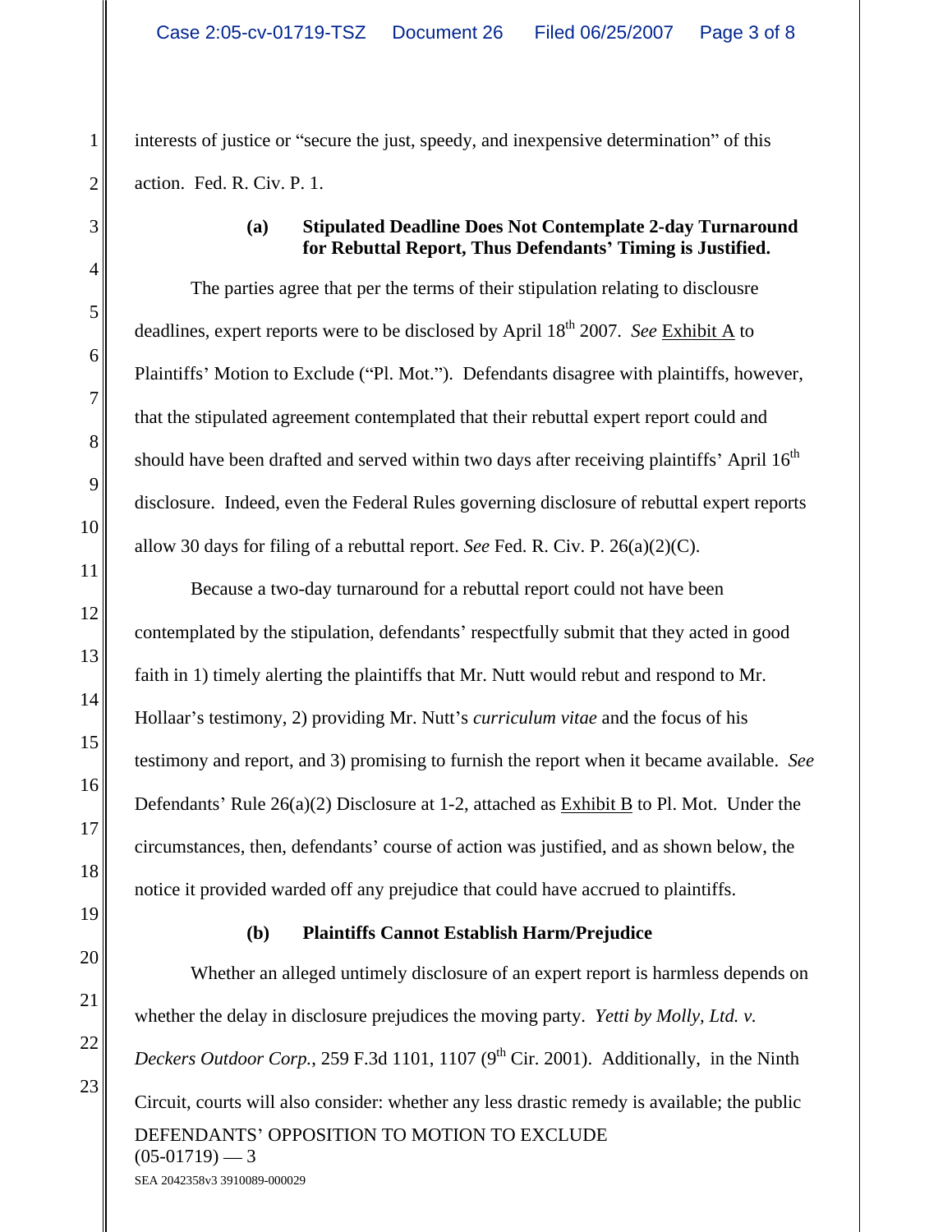1 policy favoring disposition of cases on the merits; the public's interest in expeditious 2<sup> $\parallel$ </sup> resolution of litigation; and the Court's need to manage its docket. *Wendt. v. Host* 3 *International, Inc., 125 F.3d 806, 814 (9<sup>th</sup> Cir. 1997).* 

*International, Inc.*, 125 F.3d 806, 814 (9<sup>th</sup> Cir. 1997).<br> **A** Considering the most relevant of these factors, plaintiffs cannot establish prejudice 5 sufficient to warrant the complete exclusion of Mr. Nutt's expert report. Nor can plaintiffs  $\vert$ 6 show that a less drastic remedy is unavailable in the circumstances presented here. Indeed, 7 plaintiffs do not bother to consider such ready remedies.

# 8 **a. Plaintiffs Claim of Prejudice is Not so Severe as to Warrant Exclusion**"

 $9$  $10$  $11$   $\parallel$  $12$  $\|3\|$  $14$  $15$  $16$  $17$ Plaintiffs' sole evidence of prejudice is a vague assertion that there is little opportunity to depose Mr. Nutt because of "summer schedules," the closure of discovery, and the existence of a trial date more than three months away. Pl. Mot. at 6. And plaintiffs chief case support is *Yetti by Molly*, where the district court found harm because the plaintiff disclosed its expert report **two and a half (2 ½) years** after the due date, and **just 28 days** prior to trial. 259 F.3d at 1107. Here, even if the Court were to apply the Federal Rules' default timing for rebuttal expert reports,<sup>4</sup> the Nutt report was 2-plus weeks overdue, and was disclosed over three months before trial; thus, in no way are the facts presented here similar to the egregious delay in *Yeti by Molly*.

 $19$  $20$  $21$ In fact, this District Court has distinguished *Yeti by Molly* for this exact reason. *See Galentine v. Holland America Line--Westours, Inc.*, 333 F.Supp.2d 991 (W.D. Wash 2004) (Pechman, J.). In *Galentine*, the Court rejected the movant's reliance on *Yeti by Molly*,<br>stating that the *Yeti by Molly* delay was not comparable to the case before it, in which the

 $23 \n\Big\|$   $\Big\|$   $\Big\|$   $\Big\|$   $\Big\|$  This may be the proper approach since the agreed stipulation to deadlines did not specifically DEFENDANTS' OPPOSITION TO MOTION TO EXCLUDE  $(05-01719)$   $-4$ SEA 2042358v3 3910089-000029 address/contemplate rebuttal expert reports.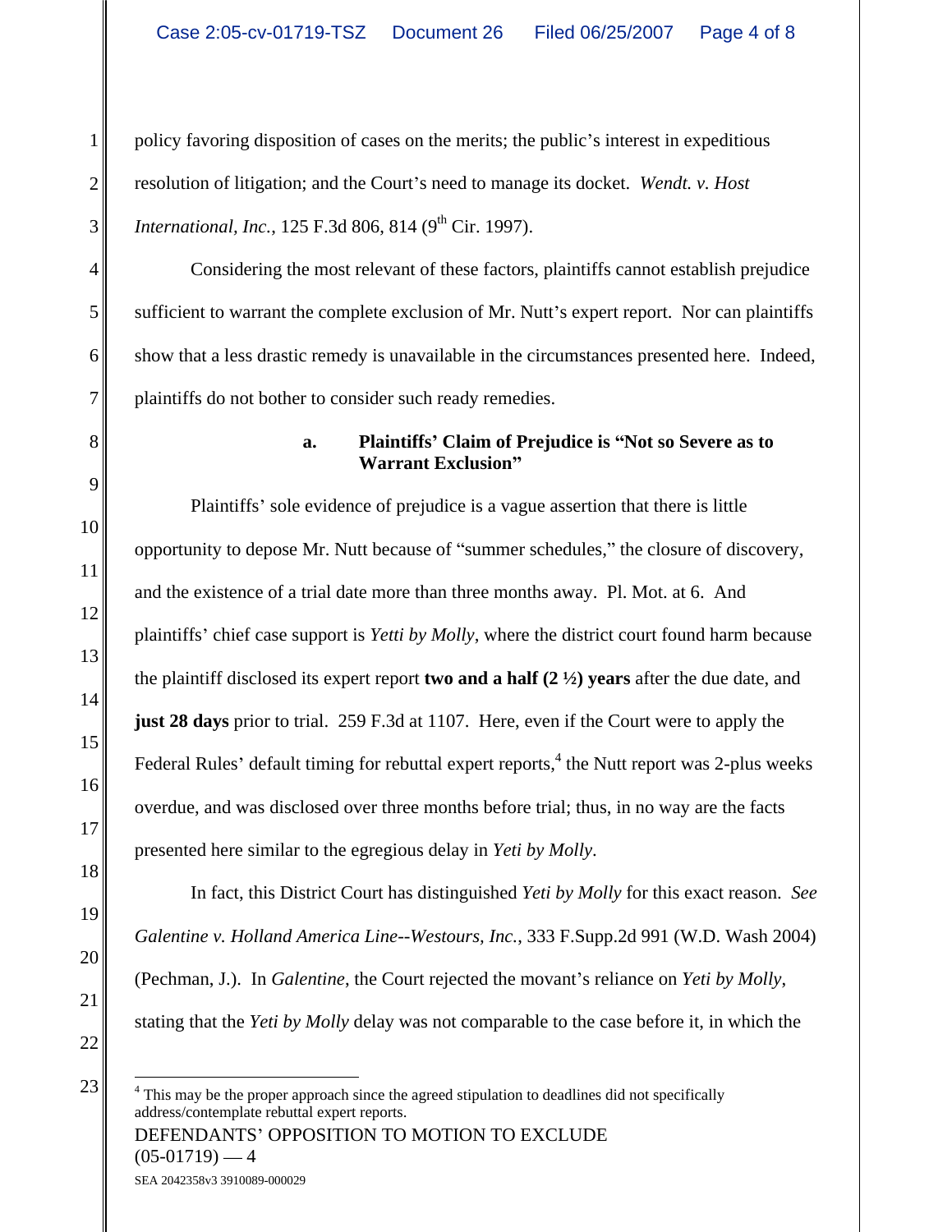1 report was produced within only a couple weeks of the elapsed deadline. Id. at 994. report was produced within only a couple weeks of the elapsed deadline. *Id*. at 994.<br>Further ameliorating prejudice, the Court noted, was the fact that (as here) the movant 3 knew the identity of the expert by the disclosure deadline. *Id*. Here, as stated above, 4 || plaintiffs not only knew Mr. Nutt's identity, but were also told the focus of his report and 5 his testimony, furnished with his CV, and advised that the report would be provided as 6 soon as it was ready. Thus, even if defendants were to concede the chance of some 7 prejudice to plaintiffs caused by the 2-plus week delay in receiving the more detailed 8<sup> $\parallel$ </sup> rebuttal report, such prejudice, as in *Galentine*, "is not so severe as to warrant exclusion."  $9 \parallel$  *Id.* at 994.

10 It is noteworthy that, although plaintiffs knew – through defendants' prompt and 11 timely April 18, 2007 disclosures – of defendants' intent to rebut and respond to their own 12 expert Mr. Hollaar with Mr. Nutt's expert testimony, plaintiffs nonetheless allowed the 13 May 21, 2007 discovery deadline to lapse without attempting to schedule Mr. Nutt's 14 deposition, or in any way seeking and requesting additional information from defendants.<br>15 Whether this tactic is mere gamesmanship or not, their decision not to seek such 15 Whether this tactic is mere games manship or not, their decision not to seek such 16 information when it was available strongly suggests that plaintiffs did not value the 17 opportunity to depose Mr. Nutt, and thus could not have been prejudiced when that 18 opportunity passed. *Id*. at 994.<br>It is noteworthy that, although plaintiffs knew – through defendants' prompt and opportunity passed.

19 In any event, as discussed below, if plaintiffs wish any additional discovery  $20$   $\parallel$  regarding Mr. Nutt, defendants are amenable – and indeed respectfully request – that the 21 Court extend the expert discovery deadline to afford plaintiffs the opportunity to depose 22 Mr. Nutt, and in the spirit of continued cooperation, would also request that the Court 23 allow defendants a similar opportunity to depose Mr. Holaar.

DEFENDANTS' OPPOSITION TO MOTION TO EXCLUDE  $(05-01719)$   $-5$ SEA 2042358v3 3910089-000029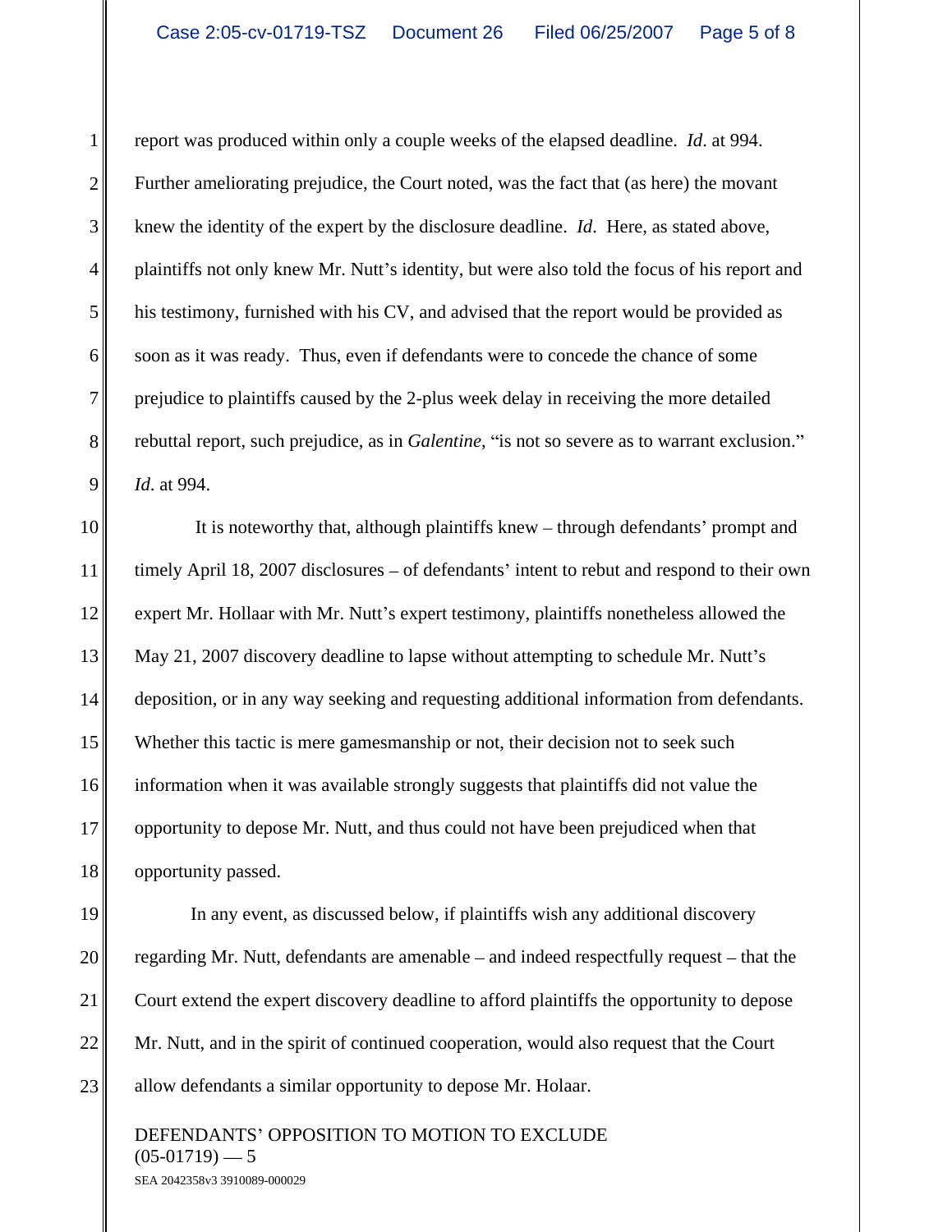## 1 **b. Less Drastic Alternatives to Exclusion are Available and Appropriate**

 $3\parallel$  $\|A\|$  $5\|$  $6\|$ The courts are clear that exclusion of testimony is a severe sanction, and as such, is **not proper** where less drastic remedies are available. *See Wendt.*, 125 F.3d at 814 (requiring courts to consider availability of less drastic remedies); *Wanderer v. Johnston*, 910 F.2d 652, 656 (9<sup>th</sup> Cir. 1990)(same); *Yetti by Molly*, 259 F.3d at 1106 (recognizing the "harshness" of any automatic application of the rule).

 $8 \parallel$  $9$  $10$  $11$   $\parallel$  $12$  $\|3\|$  $14$  $15$  $16$ Defendants submit that in the complete absence of any bad faith, $5$  the clear the clear alternative to exclusion here is simply to extend the discovery deadline for the limited purpose of allowing plaintiffs to take Mr. Nutt's deposition, should plaintiffs choose to do so. *See, e.g., Galentine*, 333 F.Supp.2d at 991 (finding preclusion inappropriate where any asserted prejudice could be ameliorated); *see also Houlihan v. Invacare Corp., No. CV 2004-4286(NGG)(MDG), 2006 U.S. Dist. LEXIS 32980, at \*3 (E.D.N.Y. May 24, 2006)*  (finding a modest extension to the discovery deadline the easy remedy, affording the movant the opportunity to depose expert). If the discovery deadline is extended to enable Mr. Nutt's deposition, defendants respectfully request the opportunity to depose Mr. Hollaar as well..

 $20$ 21  $\frac{1}{s}$  While plaintiffs downplay the evident absence of bad faith here, courts have found it significant in deciding  $22 \parallel$  "there [was] no evidence that plaintiff's failure to provide [its] report by the deadline was done in bad 23<br>cases where the party's conduct represents bad faith and callous disregard of the Federal Rules of Civil DEFENDANTS' OPPOSITION TO MOTION TO EXCLUDE  $(05-01719)$   $-6$ whether to preclude expert reports. *See, e.g., Galentine*, 333 F.Supp.2d at 994 (finding it significant that faith. ); *see also Babcock v. Rezak,* No. 96 Civ. 0394, 2002 WL 31654995, at \*1 (W.D.N.Y. Nov. 6, 2002) (noting that the preclusion of expert testimony is "'a drastic remedy and should only be applied in those rare Procedure' ") (quotations omitted).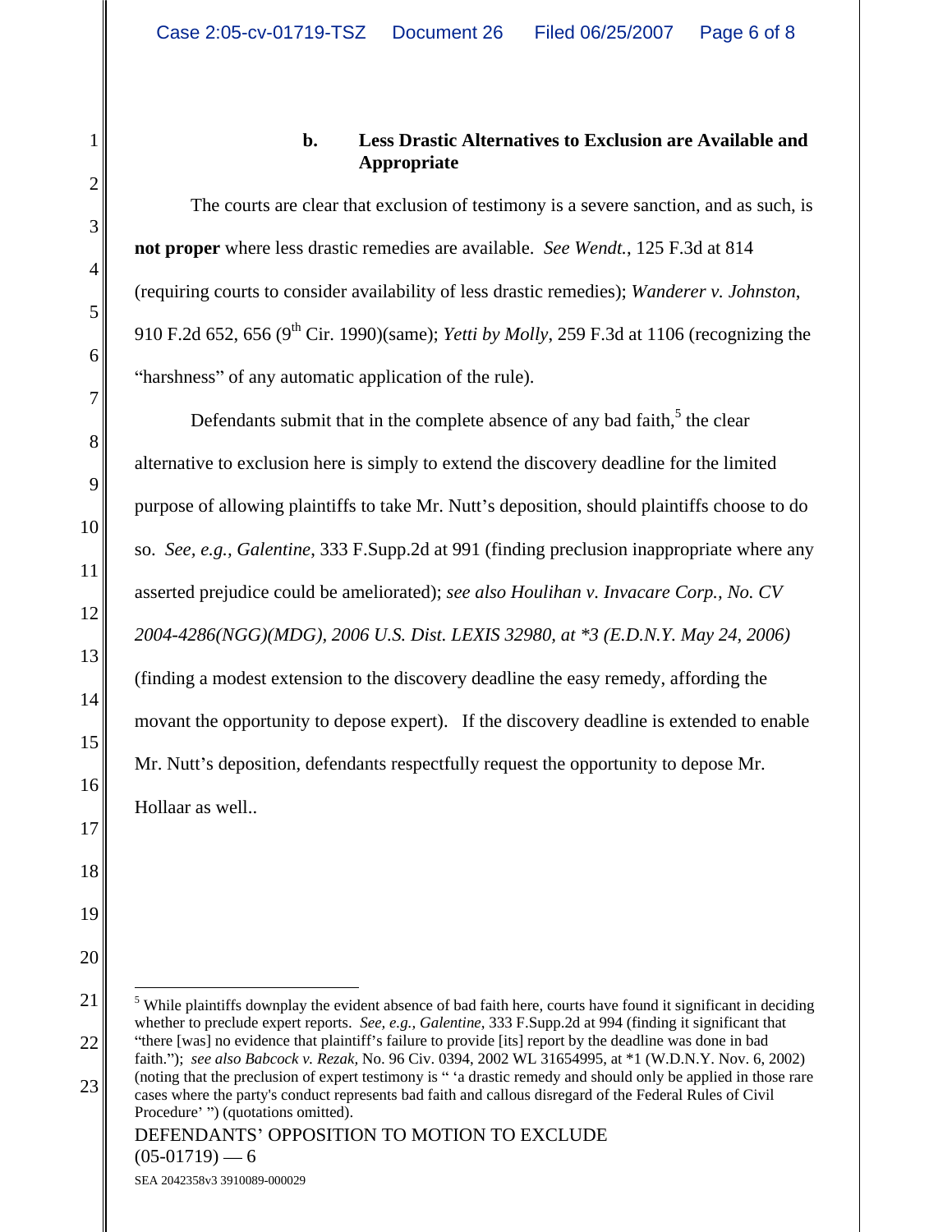$\begin{array}{c|c}\n 1 \quad \text{III.} \quad \text{CONCLUSION}\n\end{array}$ **III. CONCLUSION**

|                  | Because defendants' more detailed disclosure - after timely and proper notice to            |
|------------------|---------------------------------------------------------------------------------------------|
|                  | plaintiffs - was substantially justified and harmless, defendants respectfully request that |
|                  | the Court deny plaintiffs' motion to exclude the expert report and testimony of Mr. Nutt.   |
|                  |                                                                                             |
|                  | DATED this 25th day of June, 2007.                                                          |
|                  | Davis Wright Tremaine LLP                                                                   |
|                  | <b>Attorneys for Defendants</b>                                                             |
|                  |                                                                                             |
|                  | By /s/ Bruce E. H. Johnson<br>Bruce E. H. Johnson, WSBA #7667                               |
| 10               | Nigel P. Avilez, WSBA #36699                                                                |
|                  | 2600 Century Square, 1501 Fourth Avenue<br>Seattle, WA 98101-1688                           |
| 11 I             | Phone: (206) 622-3150 / Fax: (206) 628-7699<br>Email: brucejohnson@dwt.com                  |
| 12               | Email: nigelavilez@dwt.com                                                                  |
| 13               |                                                                                             |
| 14               |                                                                                             |
|                  |                                                                                             |
| 15               |                                                                                             |
| 16               |                                                                                             |
| 17               |                                                                                             |
| 18 <sup>  </sup> |                                                                                             |
|                  |                                                                                             |
| 19 I             |                                                                                             |
| 20               |                                                                                             |
| 21               |                                                                                             |
| 22               |                                                                                             |
| 23               |                                                                                             |
|                  |                                                                                             |
|                  | DEFENDANTS' OPPOSITION TO MOTION TO EXCLUDE<br>$(05-01719) - 7$                             |
|                  | SEA 2042358v3 3910089-000029                                                                |

∥